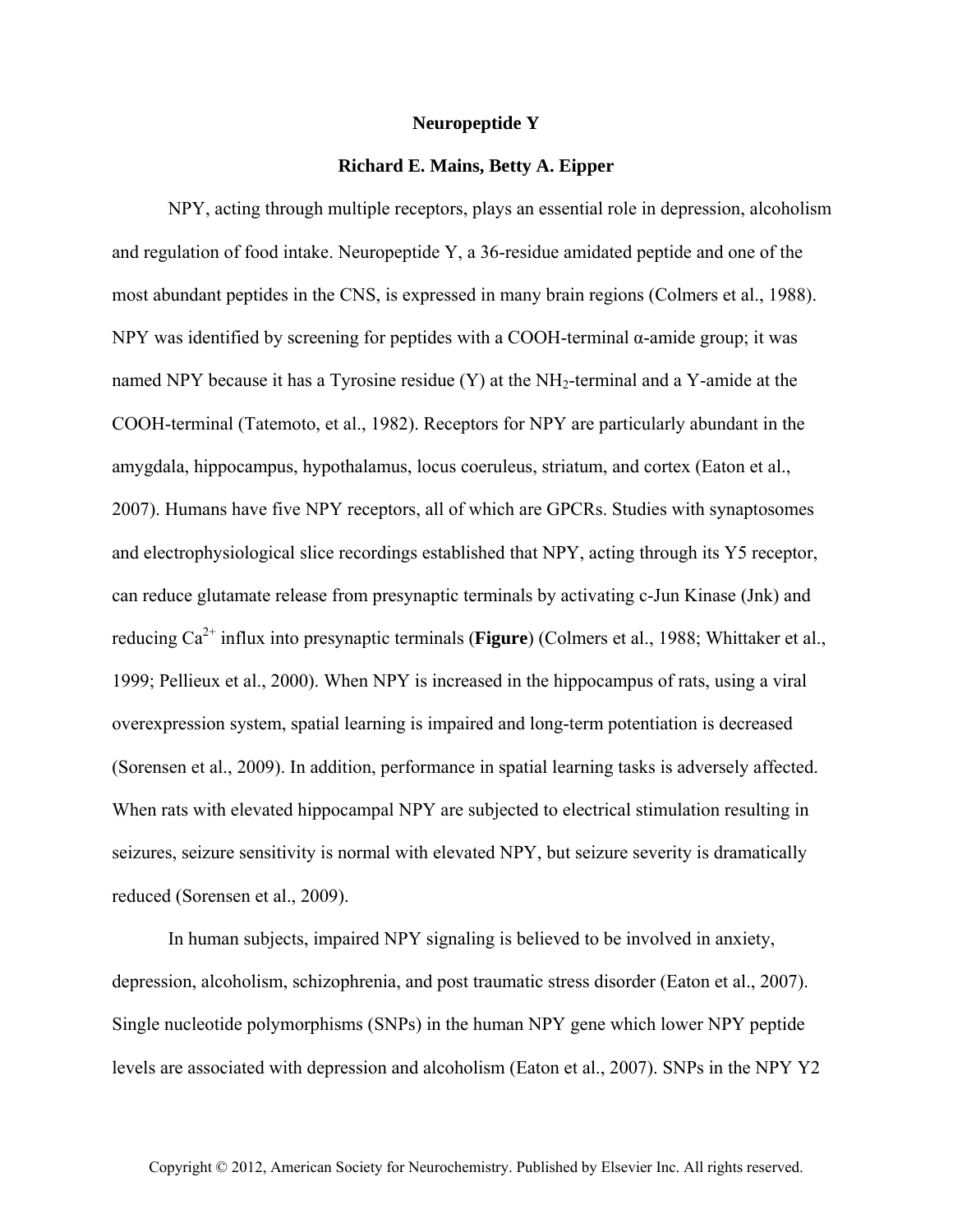and Y5 receptors are strongly associated with alcohol dependence and alcohol withdrawal symptoms, notably seizures (Wetherill et al., 2008; Ciccocioppo et al., 2009). In addition, the NPY receptor SNPs are associated with strong tendencies for comorbidity of alcohol and cocaine dependence. There is decreased NPY in the cerebrospinal fluid of depressed patients and patients with anxiety syndromes (Eaton et al., 2007). As a consequence, orally active, brain penetrant antagonists specific for the NPY Y1 and Y5 receptors are being tested in various psychiatric trials (MacNeil, 2007).

In addition to psychiatric and substance abuse effects, NPY is orexigenic, strongly stimulating food intake (MacNeil, 2007). Some human trials have shown modest, but significant, weight loss with antagonists to the NPY Y5 receptor (MacNeil, 2007; Erondu et al., 2006). Now, combination therapy trials using multiple NPY receptor antagonists along with an endocannabinoid antagonist (endocannabinoids are also orexigenic) are being tested in human subjects (Zhang et al., 2010).

## **References**

Ciccocioppo, R., Gehlert, D. R., Ryabinin, A., Kaur, S., Cippitelli, A., & Heilig, M. (2009). Stress-related neuropeptides and alcoholism: CRH, NPY, and beyond. *Alcohol*, *43*, 491–498. Colmers, W. F., Lukowiak, K., & Pittman, Q. J. (1988). Neuropeptide Y action in the rat hippocampal slice: Site and mechanism of presynaptic action. *The Journal of Neuroscience*, *8*, 3827–3837.

Eaton, K., Sallee, F. R., & Sah, R. (2007). Relevance of Neuropeptide Y (NPY) in Psychiatry. *Current Topics in Medicinal Chemistry*, *7*, 1645–1659.

Erondu, N., Gantz, I., Musser, B., Suryawanshi, S., Mallick, M., & Heymsfield, S. B. (2006). Neuropeptide Y5 receptor antagonism does not induce clinically meaningful weight loss in